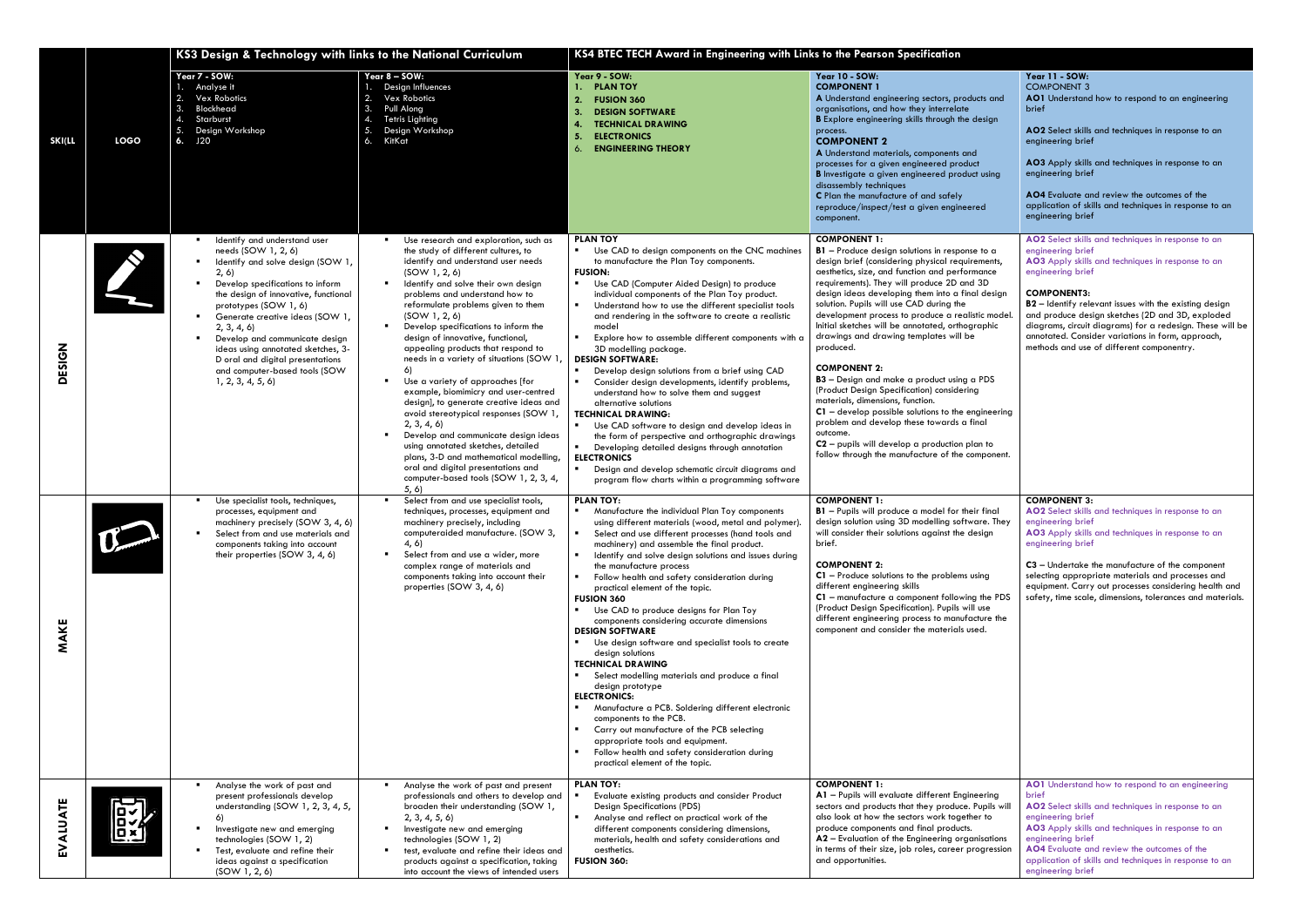|                    |                                                                                           | Understand developments in<br>design and technology, its impact<br>on individuals, society and the<br>environment (SOW 1, 2, 4)                                                                                                                                                                                                                                                                                                                                                                                                                                                                                                                                                 | and other interested groups (SOW 1, 2, 1)<br>6)<br>Understand developments in design and<br>technology, its impact on individuals,<br>society and the environment, and the<br>responsibilities of designers, engineers<br>and technologists (SOW 1, 2, 4)                                                                                                                                                                                                                                                                                                                                                                                                                                                                                                    | Evaluate design process considering the specialist<br>tools used throughout the process<br>Reflect on self and peer review feedback to consider<br>modifications to the product/ component design<br><b>DESIGN SOFTWARE:</b><br>$\blacksquare$<br>Evaluate design solutions with consideration of the<br>PDS (Product Design Specification)<br><b>TECHNICAL DRAWING:</b><br>Evaluate design drawings considering international<br>standards<br><b>ELECTRONICS:</b><br>$\blacksquare$<br>Evaluate the function of a PCB and they use in<br>products within industry.<br><b>ENGINEERING THEORY:</b><br>Evaluate different engineering organisations and<br>sectors.<br>Evaluate the need for engineering and the different<br>products<br>Understand key engineering principles including<br>engineering sectors and disciplines<br>Understand how Engineering links to the wider world<br>and how components, materials and services can be<br>designed, developed and manufactured by different<br>sized organisations.<br>Understand different engineering processes,<br>materials, machinery and equipment                                                                                                                                                                                                                                                                                                                                                                                                                                                                                                                                                              | B1 - Pupils will evaluate initial design ideas,<br>design development and their final solution<br>considering the design brief.<br><b>COMPONENT 2:</b><br>A1 - Investigate different material categories<br>such as ferrous and non-ferrous metals explaining<br>the properties and characteristics of the<br>engineering materials.<br>A2 - Investigate different component types such<br>as proprietary and product specific components.<br>A3 - Investigate different engineering processes<br>(cutting, shaping, forming, joining)<br><b>B1</b> - Observation and recording of the design<br>features of an engineering product.<br>B2 - Undertake the disassembly of a product and<br>the evaluation of the different components.<br><b>B3</b> - Produce a PDS (Product Design<br>Specification) for a disassembled engineering<br>product.<br>C2 - Develop a product plan considering health<br>and safety, risks, processes, inspection and testing,<br>equipment and materials.<br>C2 - Evaluation of the engineering component<br>through testing and written analysis.                                                                                                |
|--------------------|-------------------------------------------------------------------------------------------|---------------------------------------------------------------------------------------------------------------------------------------------------------------------------------------------------------------------------------------------------------------------------------------------------------------------------------------------------------------------------------------------------------------------------------------------------------------------------------------------------------------------------------------------------------------------------------------------------------------------------------------------------------------------------------|--------------------------------------------------------------------------------------------------------------------------------------------------------------------------------------------------------------------------------------------------------------------------------------------------------------------------------------------------------------------------------------------------------------------------------------------------------------------------------------------------------------------------------------------------------------------------------------------------------------------------------------------------------------------------------------------------------------------------------------------------------------|---------------------------------------------------------------------------------------------------------------------------------------------------------------------------------------------------------------------------------------------------------------------------------------------------------------------------------------------------------------------------------------------------------------------------------------------------------------------------------------------------------------------------------------------------------------------------------------------------------------------------------------------------------------------------------------------------------------------------------------------------------------------------------------------------------------------------------------------------------------------------------------------------------------------------------------------------------------------------------------------------------------------------------------------------------------------------------------------------------------------------------------------------------------------------------------------------------------------------------------------------------------------------------------------------------------------------------------------------------------------------------------------------------------------------------------------------------------------------------------------------------------------------------------------------------------------------------------------------------------------------------------------------------------------------|---------------------------------------------------------------------------------------------------------------------------------------------------------------------------------------------------------------------------------------------------------------------------------------------------------------------------------------------------------------------------------------------------------------------------------------------------------------------------------------------------------------------------------------------------------------------------------------------------------------------------------------------------------------------------------------------------------------------------------------------------------------------------------------------------------------------------------------------------------------------------------------------------------------------------------------------------------------------------------------------------------------------------------------------------------------------------------------------------------------------------------------------------------------------------------|
| TECHNICAL KNOWLEDG | The following logo is<br>used in Engineering Y9-<br>13 to demonstrate key<br>terminology: | Use the properties of materials to<br>achieve functioning solutions<br>(SOW 3, 4, 6)<br>Understand how more advanced<br>mechanical systems used in their<br>products enable changes in<br>movement and force (SOW 2)<br>Understand how electrical and<br>electronic systems can be powered<br>and used in their products [for<br>example, circuits with light,<br>movement, inputs and outputs]<br>(SOW 2, 4)<br>Apply computing and use<br>electronics to embed intelligence in<br>products that respond to inputs<br>[for example, sensors], and control<br>outputs [for example, actuators],<br>using programmable components<br>[for example, microcontrollers].<br>(SOW 2) | Use the properties of materials and the<br>performance of structural elements to<br>achieve functioning solutions (SOW 3, 4,<br>6)<br>understand how more advanced<br>mechanical systems used in their<br>products enable changes in movement<br>and force (SOW 2, 3)<br>understand how more advanced<br>electrical and electronic systems can be<br>powered and used in their products [for<br>example, circuits with heat, light, sound<br>and movement as inputs and outputs<br>(SOW 2, 4)<br>apply computing and use electronics to<br>embed intelligence in products that<br>respond to inputs [for example, sensors],<br>and control outputs [for example,<br>actuators], using programmable<br>components [for example,<br>microcontrollers]. (SOW 2) | <b>PLAN TOY:</b><br>Use key terms in written evaluation and written<br>annotation<br>Understand different engineering processes and how<br>٠<br>they are used to develop a component and product.<br>$\blacksquare$<br>Understand dimensions and tolerances<br><b>FUSION 360:</b><br>Apply knowledge of the software skills to develop<br>the components for the Plan Toy<br><b>DESIGN SOFTWARE:</b><br>Apply knowledge and understanding of the different<br>software tools to explain the development process.<br><b>TECHNICAL DRAWING:</b><br>$\blacksquare$<br>Apply understanding of different skills and specialist<br>tools to producing high quality design drawings<br><b>ELECTRONICS:</b><br>$\blacksquare$<br>Understand the difference between input, process<br>and output electronic components and their functions<br>Understand software to program microprocessors<br>considering different electronic components<br>$\blacksquare$<br>Use software to program microprocessor considering<br>timings, input, process and output components.<br><b>ENGINEERING THEORY:</b><br>$\blacksquare$<br>Apply knowledge of key engineering principles<br>including engineering sectors, disciplines and how<br>Engineering links to the wider world within written<br>annotation.<br>Understand key terminology for components,<br>materials (metals and polymers), services, equipment<br>and processes.<br>Apply theory to Component 1, 2 and 3 in years 10<br>and 11 internal and external assessments.<br>Key Words used throughout the SOW PowerPoints.<br>BTEC Key Words are stuck into each pupils' book to refer<br>to throughout the assessment process. | <b>COMPONENT 1:</b><br>A1, A2, B1 - Technical language will be used<br>throughout the assignment work for Learning Aim<br>A and Learning Aim B. Pupils will be taught<br>content and produce written annotation to justify<br>the development of design solutions. Pupils will<br>evaluate the design process against the design<br>brief and the peer reviews completed.<br><b>COMPONENT 2:</b><br>A1, A2, A3 - Use high technical written language<br>within their assignment work to evaluate their<br>investigation into Materials, component and<br>processes.<br>B1, B2, B3 - Produce a written report describing<br>the disassembly of an engineered product and<br>describe how the main components link together.<br>Pupils will justify the components and complete a<br>detailed PDS.<br>C1, C2 - Produce a written report evaluating the<br>success of their planning and documenting their<br>progress. Use high technical written language to<br>obtain the Distinction criteria in the assignment.<br>Key Words used throughout the SOW PowerPoints.<br><b>BTEC Key Words are stuck into each pupils' book</b><br>to refer to throughout the assessment process. |

| ï,                    | <b>COMPONENT 3:</b>                                                                                                   |
|-----------------------|-----------------------------------------------------------------------------------------------------------------------|
|                       | $A2$ – Record data after carrying out a process with                                                                  |
|                       | accuracy and precision.<br>$A3$ – Interpret the data and represent their findings                                     |
|                       | using tables and, charts and graphs. Produce written                                                                  |
| ies                   | evaluation comparing the trends and patterns to draw                                                                  |
| aining                | valid conclusions and make recommendations                                                                            |
|                       |                                                                                                                       |
| such                  | <b>B1</b> - Interpret an engineering brief. Research into<br>existing products and consider the following: dimensions |
| ents.                 | and tolerances, physical form, attributes, materials,                                                                 |
| esses                 | processes                                                                                                             |
|                       | <b>B2</b> - pupils will annotate their design sketches                                                                |
| gn                    | considering variations in form, approach, methods and<br>use of different componentry.                                |
|                       | B3 - Pupils will review the credibility of their design                                                               |
| ct and                | ideas against the needs of the engineering brief. Pupils                                                              |
|                       | will select and justify their final design solution and                                                               |
|                       | justify the processes used to manufacture.                                                                            |
| ٦g                    | C1 - Analyse engineering information (data,                                                                           |
| ealth:                | engineering technical drawings), interpret patterns and                                                               |
| esting,               | trends and identify issues and causes associated with                                                                 |
|                       | the engineering problem.                                                                                              |
| ent                   | C2 - Evaluate different solutions (design, tooling,<br>processes) and consider wider factors in order to meet         |
|                       | the brief. identify advantages, disadvantages and                                                                     |
|                       | limitations/constraints. Justify the best solutions. Reflect                                                          |
|                       | on the processes and make recommendations for                                                                         |
|                       | improvements.<br>C3 - Evaluate and analyse the solutions to overcome                                                  |
|                       | problems considering: resources required, designs of                                                                  |
|                       | solutions, processes, data, safety and timescales.                                                                    |
|                       | AO4 Evaluate and review the outcomes of the                                                                           |
| ed<br>j Aim           | application of skills and techniques in response to an<br>engineering brief                                           |
|                       |                                                                                                                       |
| ustify                | <b>COMPONENT 3:</b>                                                                                                   |
| will                  | Knowledge from Component 1 and Component 2 will<br>be recalled within Component 3.                                    |
| sign                  |                                                                                                                       |
|                       | A1, A2, A3 - Understand how to explore, record,                                                                       |
|                       | collect and interpret data. Apply this knowledge to                                                                   |
| juage                 | carry out testing processes to gather data in response to                                                             |
| ۱ir                   | a problem/ brief. Use knowledge and technical<br>language to interpret the data.                                      |
|                       |                                                                                                                       |
|                       | <b>B1, B2, B3</b> - Use technical knowledge to interpret and                                                          |
| ribing<br>ınd         | engineering brief, explain and justify design solutions                                                               |
| ther.                 | and engineering process used to manufacture the<br>component.                                                         |
| lete a                |                                                                                                                       |
|                       |                                                                                                                       |
|                       | C1, C2, C3 - use technical knowledge to analyse<br>information to produce a considered and justified                  |
| <b>ng</b> the<br>ıeir | response to solve design solutions. Use technical                                                                     |
| ie to                 | language within written annotation to explain processes,                                                              |
| ent.                  | thoughts, materials, safety considerations, modifications.                                                            |
|                       |                                                                                                                       |
| Points.               |                                                                                                                       |
|                       |                                                                                                                       |
| ook                   | Key Words used throughout the SOW PowerPoints.                                                                        |
|                       | BTEC Key Words are stuck into each pupils' book to refer                                                              |
|                       | to throughout the assessment process.                                                                                 |
|                       |                                                                                                                       |
|                       |                                                                                                                       |
|                       |                                                                                                                       |
|                       |                                                                                                                       |